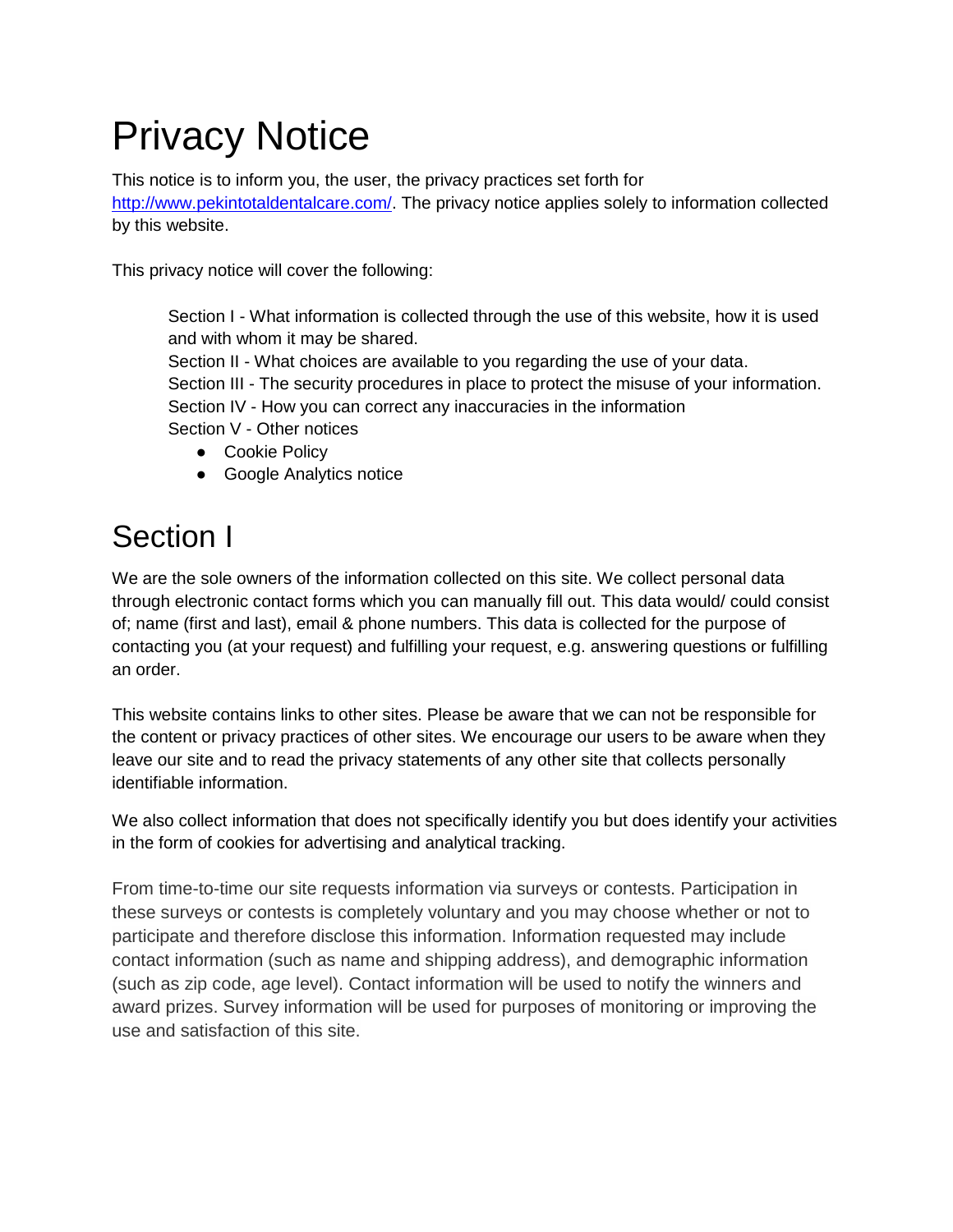# Section II

You may opt out of any future contacts from us at any time. You can do the following at any time by contacting us via the email address or phone number given on our website:

- See what data we have about you, if any.
- Change/correct any data we have about you.
- Have us delete any data we have about you.
- Express any concern you have about our use of your data.

### Section III

We take precautions to protect your information. When you submit sensitive information via the website, your information is protected both online and offline.

All data collected is done so in a secure manner. The information is encrypted and transmitted to us in a secure way. This can be verified by looking for a lock icon in the address bar and looking for "https" at the beginning of the address of our website.

While we use encryption to protect sensitive information transmitted online, we also protect your information offline. Only employees who need the information to perform a specific job (for example, billing or customer service) are granted access to personally identifiable information. The computers/servers in which we store personally identifiable information are kept in a secure environment.

# Section IV

If you feel we are not abiding by this privacy policy, you should contact us immediately via telephone (309) 347-7055 or via our online contact form.

#### Section V

#### Cookie Policy

By using or accessing<http://www.pekintotaldentalcare.com/> you are consenting to our use of Cookies as follows:

This policy helps to explain the occasions when and why Cookies may be sent to visitors to our website. "Cookies" are text-only pieces of information that a web site transfers to an individual's hard drive or other web site-browsing equipment for record-keeping purposes. Cookies allow our website to remember important information that will make your use of the site more convenient. A Cookie will typically contain the name of the domain from which the Cookie has come, the "lifetime" of the Cookie, and a randomly generated unique number or other value.